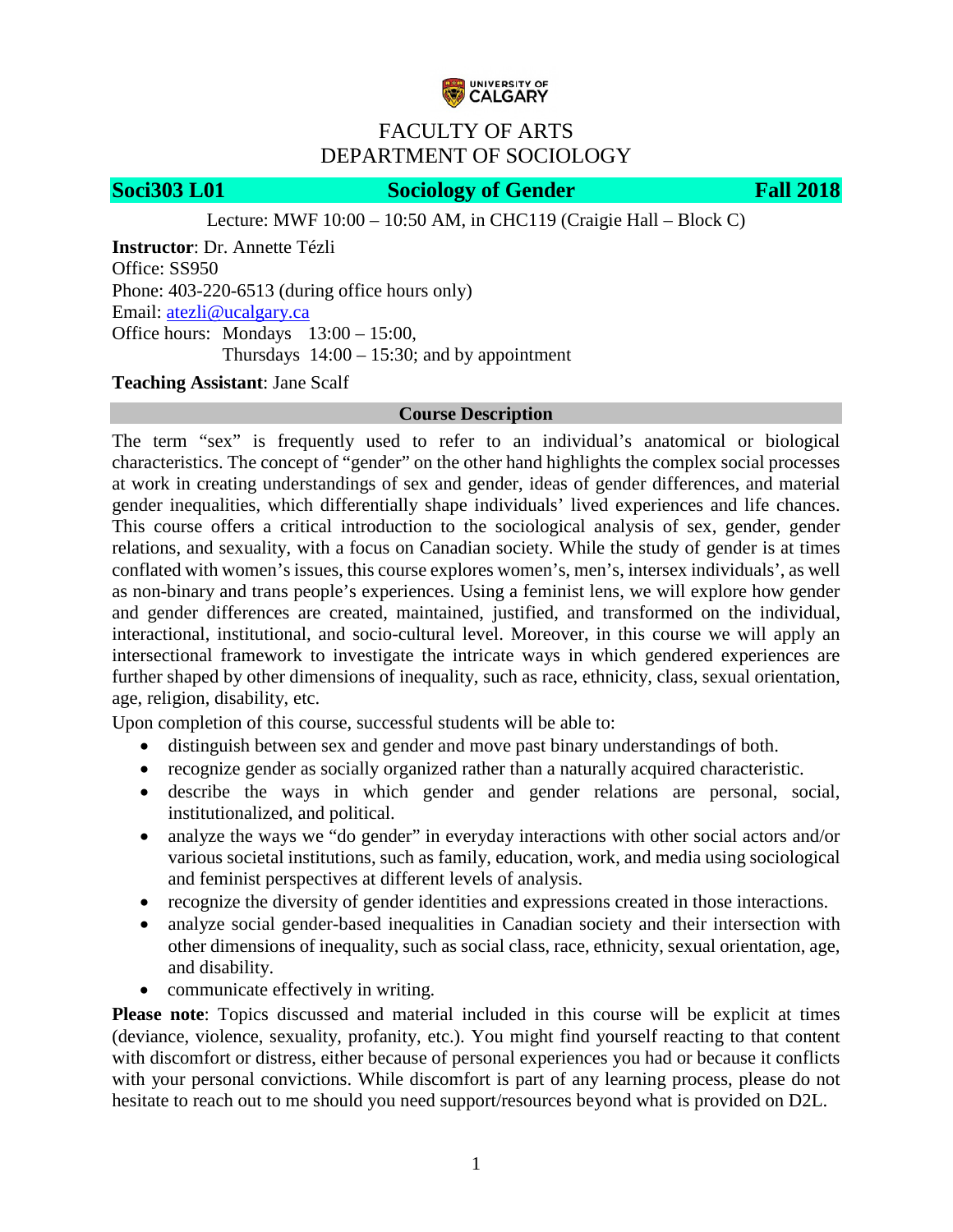### **Required Texts**

(available through the UofC Bookstore or Bound and Copied)

Kimmel, Michael S., and Jacqueline Holler. 2017. *The Gendered Society*. 2nd Canadian ed. Don Mills: Oxford University Press.

\*You can rent the textbook here.

<https://redshelf.com/book/544191/the-gendered-society-544191-9780199008230>

\*Please do **NOT** purchase earlier or U.S. editions of either text. They will inadequately prepare you for the assessments.

\*One copy of the textbook is on reserve at the Taylor Family Digital Library (TFDL).

### **Methods of Evaluation**

### *Assignment Schedule and Outline*

|                                                  | Due date   | % of final<br>grade | <b>Material</b><br>covered |
|--------------------------------------------------|------------|---------------------|----------------------------|
| 10 Online reading quizzes                        | weekly     | 15                  |                            |
| 2 Gender observations                            | varies     | 10                  | weeks $2-14$               |
| Assessment #1                                    | October 3  | 20                  | weeks $1-5$                |
| Assessment #2 (in-class exam or take home essay) | November 5 | 25                  | weeks 5-8                  |
| Final exam                                       | <b>TBA</b> | 30                  | weeks 9-14                 |

Please note that I do **NOT** offer extra-credit options for this course beyond what is listed below.

## 10 Online reading quizzes (15% total)

Studies repeatedly show that students will not complete their readings unless there is some form of incentive attached. However, completing the assigned readings prior to class will greatly facilitate your learning of the material. Completing the assigned readings also allows you to process some of the material prior to class and then contribute meaningfully to group and class discussions. The purpose of the reading quizzes is to encourage you to do your assigned readings regularly and thereby aid you with your class and exam preparation.

I will make 2 ungraded practice quizzes available during the first week of classes. Graded quizzes will commence the second week of class. Each quiz will be made available on D2L 1 week before the corresponding chapter is covered in class and must be completed before the beginning of the respective class. For example, the first graded quizzes will cover textbook chapters 2 and 3 assigned for week 3 (September 17-21). The quizzes will be posted on September 10 after class (10:50) and must be completed **before** class starts on September 17 (10:00). Each quiz has 15 questions and you will have 1 20-minute attempt to complete the quiz. Students with academic accommodations will receive extra time for the reading quizzes as indicated in their academic accommodation letters.

There will be 11 graded quizzes, but only 10 will count toward your total quiz grade. D2L will automatically drop your lowest grade. In addition, I am offering 1 extra-credit quiz at the beginning of the semester, which will count toward your overall reading quiz grade. Note that the total of all reading quizzes cannot exceed 100%.

If you do not complete a quiz without due cause (as outlined below), you will receive an automatic grade of 0. More information and a quiz schedule are provided on D2L.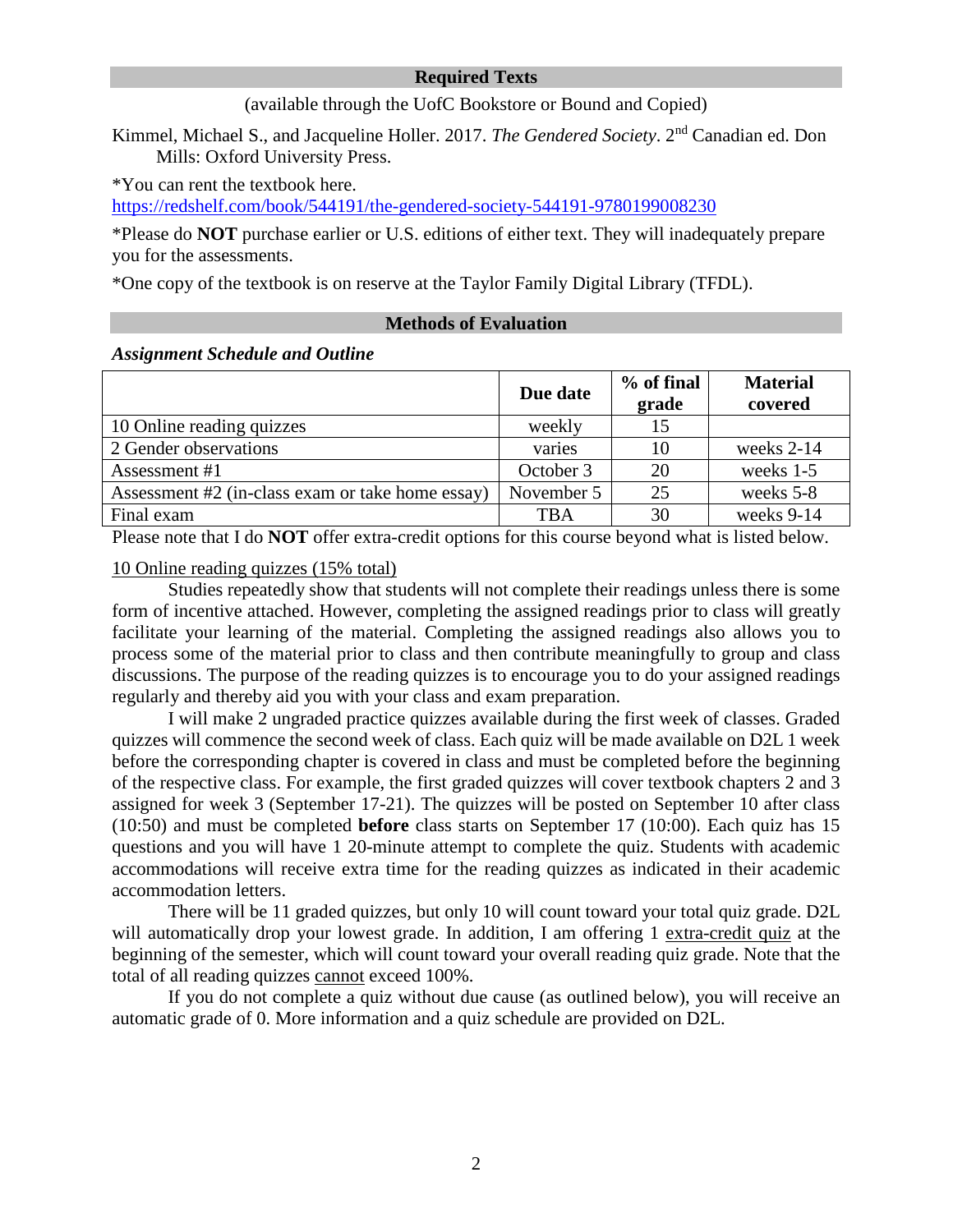### 2 Gender observations (10% total)

One of the most important skills you can acquire in university is to express yourself in written form. The best way to develop your writing skills is to practice as much as possible. Written gender observations allow you to refine your writing skills and will assist you in reflecting on how gender affects you and others around you on a day-to-day basis. Since gendered expectations and practices have become normalized and naturalized in our lives, they remain largely invisible when left unquestioned. While the starting point of your journal entries are your personal experiences, the goal of a sociological analysis is to examine how those personal experiences are shaped by various social forces rather than just personal choices and decisions. Your journal entries will start with a description of a gendered experience, followed by a sociological analysis of that experience, an analysis which should be informed by course material (lectures, films, assigned readings, etc.).

Fridays after class (10:50), I will post reflection questions pertaining to the week's topic of discussion on D2L. Over the course of the semester, you will select 2 of those questions and write a short response. You have one week (until the following Friday, beginning of class) to submit your observation before the dropbox becomes unavailable. Each observation is worth a maximum of 20 points. Observations should pertain to the topics covered in class that week and should be illustrative of concepts, debates, ideas, controversies, etc. discussed in class and in the assigned readings. If you do not submit an observation for any reason other than those considered valid as per course outline, you will receive an automatic grade of 0. You will find detailed instructions, the grading rubric, and due dates on D2L  $\rightarrow$  CONTENT  $\rightarrow$  Gender Observations or D2L  $\rightarrow$  $ASSESSMENTS \rightarrow Dropbox.$ 

#### Assessment I: Midterm Exam (20%)

The 50-minute in-class exams might include multiple-choice, true/false, fill-in-the-blanks, short answer, and short essay questions. Questions cover the assigned readings (irrespective of whether they were discussed in lecture), lectures, in-class exercises, discussions, and films. Please refer to the assignment schedule above for material covered in each exam.

#### Assessment II: Midterm Exam **OR** Take-Home Essay (25%)

For the second assessment, you can choose whether you want to write a 50-minute in-class exam or a take-home essay. Please indicate which assessment you choose no later than **Friday, October 12, 10:00** through the survey provided on D2L. Anyone who has not selected an option at that point, will automatically be assigned the in-class exam. Once you made your selection/been assigned to the in-class exam, you will not be able to switch assessments, so select thoughtfully.

The in-class exam might include multiple-choice, true/false, fill-in-the-blanks, short answer, and short essay questions. Questions cover the assigned readings (irrespective of whether they were discussed in lecture), lectures, in-class exercises, discussions, and films. Please refer to the assignment schedule above for material covered in the exam.

For the take-home essay option, you will write an argumentative essay, no more than 5 pages in length. 10 days prior to the submission deadline (**Friday, October 26, 10:50**), I will post 6 questions on D2L, and you will pick **1** as the starting point for your essay. Please refer to detailed assignment guidelines and writing resources posted on D2L. Feel free to stop by during my office hours to discuss paper ideas, but I will not read and comment on paper drafts. Essays must be dropped off in my office (SS950) on Monday, November 5 during my office hours (13-15:00).

### Final Exam (30%)

The 2-hour final exam will consist of 100 multiple choice questions. Questions cover the assigned readings (irrespective of whether they were discussed in lecture), lectures, in-class exercises, discussions, and films. The final exam is not cumulative. Please refer to the assignment schedule above for material covered in the final exam.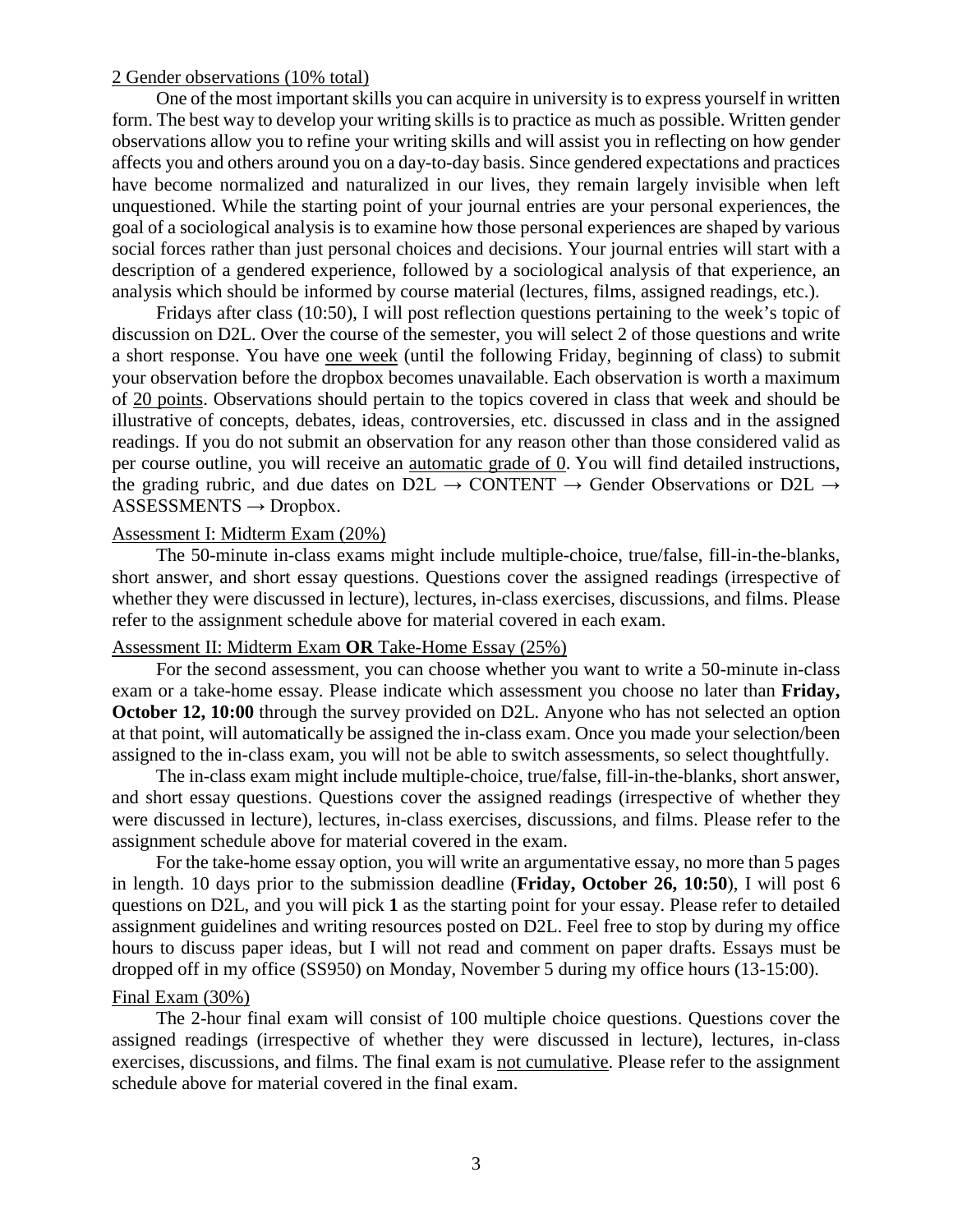# *Grading Scale*

| Grade        | <b>Percent range</b> | <b>Grade Point Value</b> | <b>Description</b>                       |
|--------------|----------------------|--------------------------|------------------------------------------|
| $A+$         | $96 - 100\%$         | 4.0                      | Outstanding performance                  |
| $\mathbf{A}$ | $90 - 95.99\%$       | 4.0                      | Excellent-superior performance           |
| $A -$        | $85 - 89.99\%$       | 3.7                      |                                          |
| $B+$         | $80 - 84.99\%$       | 3.3                      |                                          |
| B            | $75 - 79.99\%$       | 3.0                      | Good – clearly above average performance |
| <b>B-</b>    | $70 - 74.99\%$       | 2.7                      |                                          |
| $C+$         | $67 - 69.99\%$       | 2.3                      |                                          |
| $\mathbf C$  | $63 - 66.99\%$       | 2.0                      | Satisfactory - basic understanding       |
| $C-$         | $59 - 62.99\%$       | 1.7                      |                                          |
| $D+$         | $55 - 58.99\%$       | 1.3                      |                                          |
| D            | $50 - 54.99\%$       | 1.0                      | Minimal pass - marginal performance      |
| F            | $<$ 50%              | $\theta$                 | unsatisfactory performance               |

Letter grades will be assigned and submitted to the registrar based on the following scale:

Grades for a course component may be scaled to maintain equity among sections and to conform to departmental norms.

## **Emergency evacuations**

In the case of fire or other emergency evacuation of this classroom/lab, please proceed to the assembly point by the Education Block – Food Court.

# **Course Policies**

# *Technology Use*

Please use electronic devices during lectures for class-related purposes only. Laptop users will be asked to use only certain sections of the room to limit possible distractions to other students. The laptop section will be identified on the first day of class. Please make sure to mute your cell phones and refrain from using them during the lecture.

# Recording of Lectures

Note that the audio or video recording of lectures and taking pictures of PowerPoint slides during the lecture are **NOT** permitted without explicit authorization. To do so without the instructor's authorization constitutes academic misconduct, according to the University of Calgary Calendar. For more information, see: [http://www.ucalgary.ca/pubs/calendar/current/k-5-1.html.](http://www.ucalgary.ca/pubs/calendar/current/k-5-1.html)

# Sharing of Lecture Notes and Exam Questions

Note that publicly sharing lectures notes and exam questions on 3<sup>rd</sup> party sites such as OneClass, StudyBlue, Quizlet, etc. is **NOT** permitted. Any violations are subject to investigation under the UofC Student Non-Academic Misconduct Policy: [http://ucalgary.ca/policies/files/policies/non](http://ucalgary.ca/policies/files/policies/non-academic-misconduct-policy_1.pdf)[academic-misconduct-policy\\_1.pdf](http://ucalgary.ca/policies/files/policies/non-academic-misconduct-policy_1.pdf)

# *Lecture Slides*

PowerPoint slides for each lecture will be posted on D2L in advance of the lecture during which they will be covered. PowerPoint slides posted on D2L will provide a lecture outline, but not complete lecture content. It is your responsibility to complete each slide during lecture. I suggest printing off the slides and bringing them to class to assist your note-taking. Effective note-taking strategies are provided on D2L.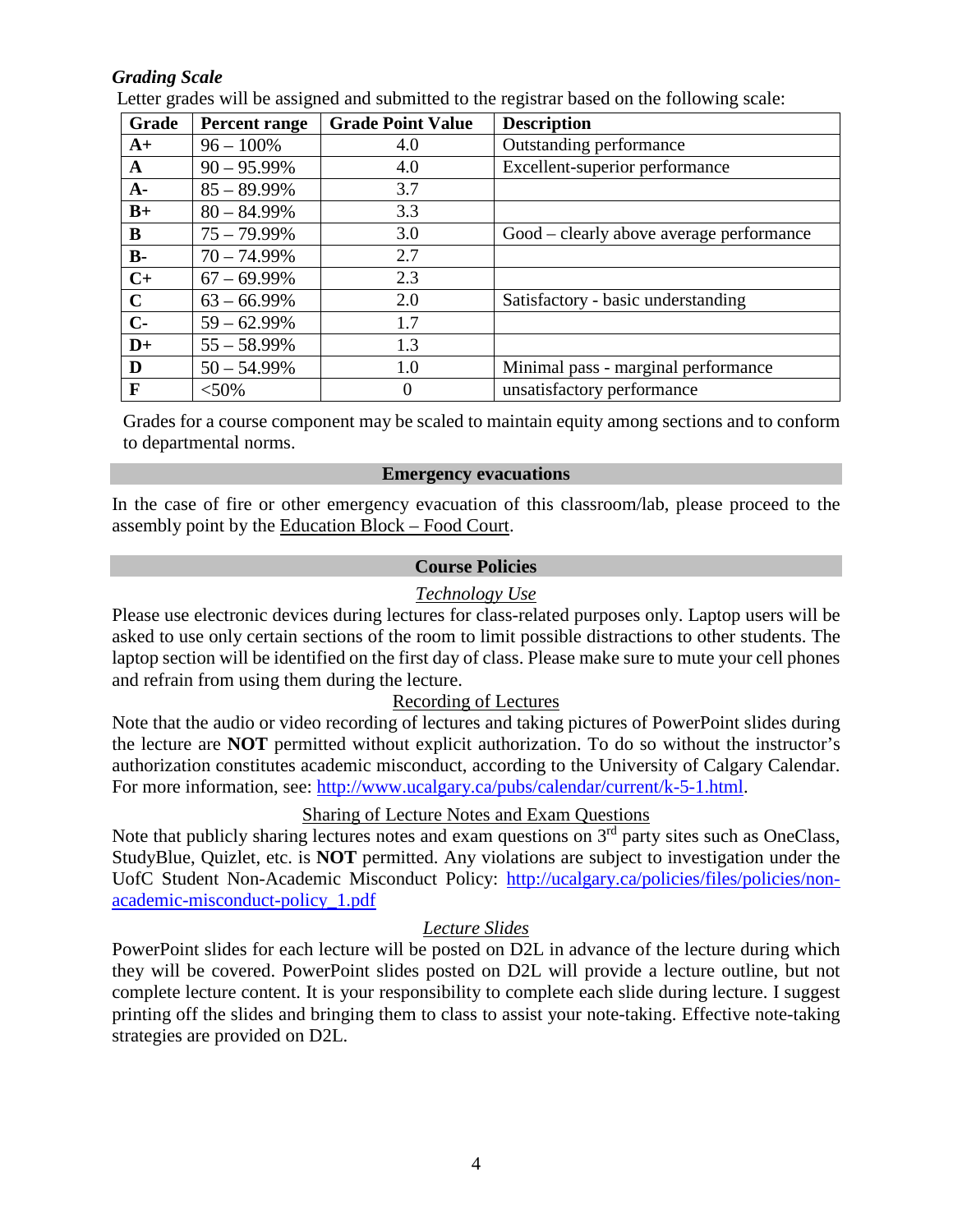# *Attendance, Participation, and Classroom Etiquette*

Regular attendance and reading the assigned material, an open mind, as well as your active and meaningful participation is required for this class to reach its fullest potential and to make it a rewarding experience for you and me. Lectures will build on, but not necessarily summarize the assigned readings. I expect you are an active participant in class discussions, and that your contributions are informed by the assigned reading material.

I expect you to be on time so that other students in the class are not interrupted by your late arrival. During lectures, please make sure not to distract your fellow students in any way. If you come late or need to leave class early, please sit somewhere you can settle down or leave without disrupting others. If you miss a class, you will miss material relevant to your success in this course and it is your responsibility to obtain notes from one of your class mates.

Please keep in mind that all participants in this class are diverse in terms of their positons in complex social hierarchies organized around social class, race, ethnicity, gender identities and expressions, sexual orientation, age, disabilities, etc. Material discussed in class will at times reflect, at times challenge or even contradict your own life experiences. In an effort to make this course welcoming and safe for all, please interact with all participants (fellow students, instructor, TA, and guest speakers) professionally and respectfully.

## *E-mail Etiquette*

Please send emails only from your ucalgary account. Please put your course and section number in your email's subject line. It is courteous to include a proper salutation, your full name, student ID, and a proper closing in the body of your email. All emails will be answered within one business day. I tend to not check or answer emails on weekends. Please e-mail me for administrative purposes only, for example to set up an appointment. Questions about the course content, concerns about grades, or personal issues should be discussed in person during my office hours. If you have a specific course-related question, please check the course outline first.

# *Assignments and Deferrals*

It is your responsibility to complete and submit all assignments outlined in this course outline. If at all possible you must provide advance notice to the instructor if you are unable to complete an assessment as scheduled. All requests for a deferral of an exam or assignments due to health reasons must be accompanied by written documentation as outlined in the University Calendar and should be obtained while you have the physical or emotional problem rather than after recovery. Deferrals will be allowed in the following circumstances: illness, domestic affliction or religious conviction. Travel arrangements, misreading of the syllabus, and scheduling conflicts with other classes or employment responsibilities are **NOT** valid reasons for requesting a deferral. Deferrals will **NOT** be granted if it is determined that just cause is not shown by the student.

If you have missed an assignment, you must contact the instructor to discuss a new deadline and mode of paper submission. Assignments submitted via email or placed under my office door without prior consultation will **NOT** be accepted.

Assignments submitted late (as of the beginning of class on the dates indicated in the assignment schedule) without due cause are subject to a **5 percentage points deduction** (i.e. 80% instead of 85%) for **each day** past the due date. Assignments not submitted within 7 calendar days of the due date without approval for extension will automatically receive a grade of 0.

## *Deferred Final Exam Form:*

Please note that requests to defer a Registrar-scheduled final exam are dealt with through the Registrar's Office. Further information about deadlines, and where paperwork should be taken, is available on the form, which can be found at: [https://www.ucalgary.ca/registrar/student-forms.](https://www.ucalgary.ca/registrar/student-forms)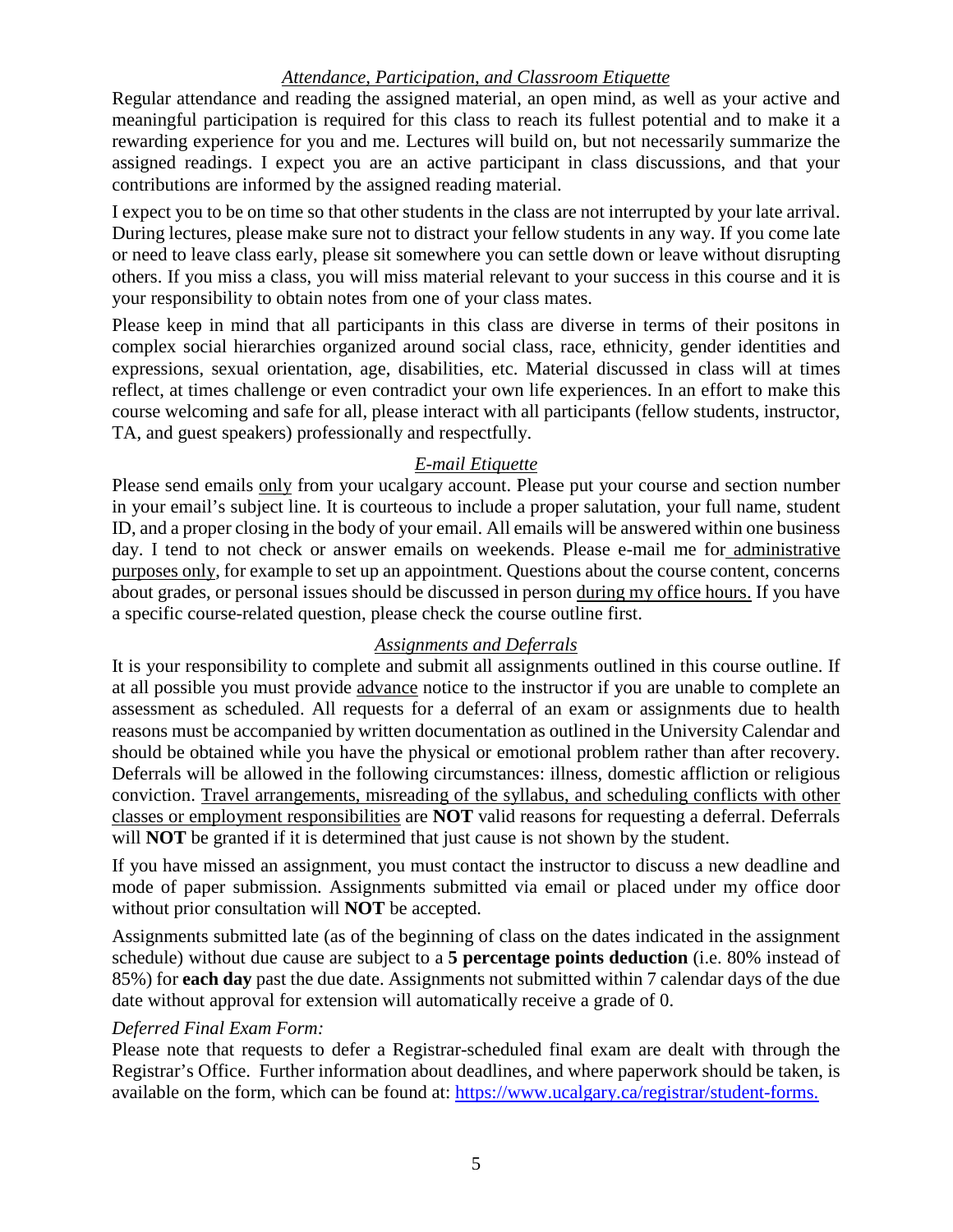*Handing in papers outside of class, return of final papers, and release of final grades*

- 1. The main Sociology Department office does not deal with any course-related matters. Please speak directly to your instructor.
- 2. Protection of Privacy: The Freedom of Information and Protection of Privacy (FOIPP) legislation does not allow students to retrieve any course material from public places. Anything that requires handing back will be returned directly during class or office hours. If students are unable to pick up their assignments from the instructor, they provide the instructor with a stamped, self-addressed envelope to be used for the return of the assignment.
- 3. Final grades are not posted by the Sociology Department. They are only available online.

## **Ethics Research**

Students are advised that any research involving human subjects - including any interviewing (even with friends and family), opinion polling, or unobtrusive observation – must have the approval of the Departmental Ethics Committee. In completing course requirements, you must not undertake any human subjects research without discussing your plans with me, to determine if ethics approval is required.

## **Academic Misconduct**

Please refer to the website listed below for information on University of Calgary policies on Plagiarism/Cheating/Other Academic Misconduct:

[\(http://www.ucalgary.ca/pubs/calendar/current/k-5.html\)](http://www.ucalgary.ca/pubs/calendar/current/k-5.html).

## **The Freedom of Information and Protection of Privacy (FOIP) legislation…**

disallows the practice of having students retrieve assignments from a public place, e.g., outside an instructor's office or the Department's main office. I will return written assignments individually during class, or during my office hours. If you are unable to pick up your assignment, you may provide me with a stamped, self-addressed envelope to be used for the return of your assignment.

## **Student Representation**

The 2018-19 Students' Union VP Academic is Jessica Revington [\(suvpaca@ucalgary.ca\)](mailto:suvpaca@ucalgary.ca). For more information, and to contact other elected officials with the Student's Union, please visit this link: [https://www.su.ucalgary.ca/about/who-we-are/elected-officials/.](https://www.su.ucalgary.ca/about/who-we-are/elected-officials/) You may also wish to contact the Student Ombudsperson for help with a variety of University-related matters: <http://www.ucalgary.ca/ombuds/contact>

## **Safewalk**

The University of Calgary provides a "safe walk" service to any location on Campus, including the LRT, parking lots, bus zones, and campus housing. For Campus Security/Safewalk call 220- 5333. You can also contact Campus Security from any of the "Help" phones located around Campus.

## **Academic Accommodation**

The student accommodation policy can be found at:

[http://www.ucalgary.ca/access/accommodations/policy.](http://www.ucalgary.ca/access/accommodations/policy)

Students needing an Accommodation because of a Disability or medical condition should communicate this need to Student Accessibility Services in accordance with the Procedure for Accommodations for Students with Disabilities:

[http://www.ucalgary.ca/policies/files/policies/student-accommodation-policy.pdf.](http://www.ucalgary.ca/policies/files/policies/student-accommodation-policy.pdf)

Students needing an Accommodation based on a Protected Ground other than Disability, should communicate this need, preferably in writing, to the course instructor.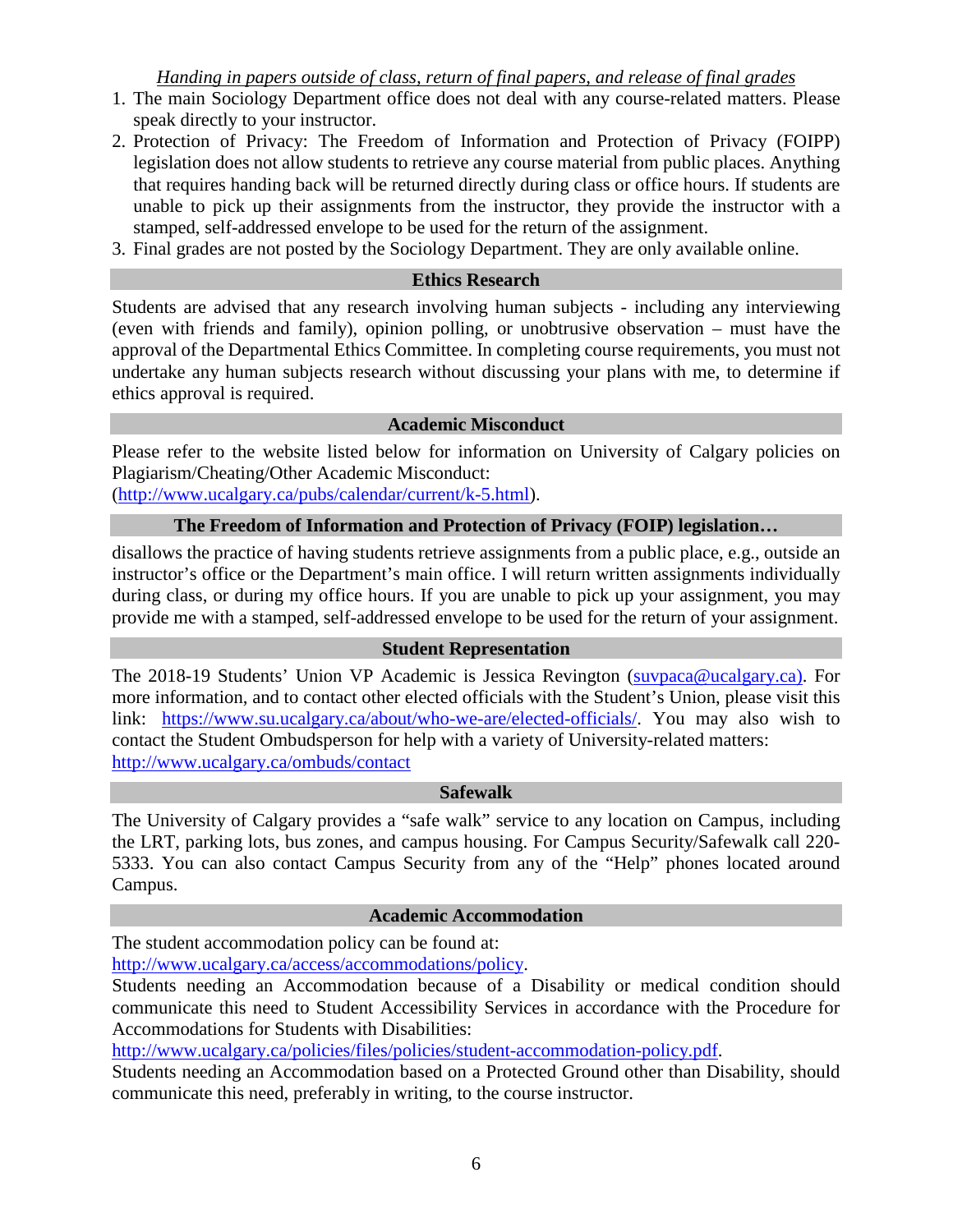### **Reappraisal of Grades and Academic Appeals**

If you chose to contest a grade you received for an assignment, please refer to the UofC Calendar for more information [\(http://www.ucalgary.ca/pubs/calendar/current/i.html\)](http://www.ucalgary.ca/pubs/calendar/current/i.html) and follow the procedures outlined therein. Please note that the re-evaluation of course work can lead to the grade being raised, lowered, or it might remain the same.

### **Thrive Priority Support Network**

Your academic success and personal well-being is important to me. Please feel free to contact me at any time you need academic or personal support and I will help you identify the appropriate resources. Please note that I am working closely with the Thrive Priority Support Network, which seeks to identify students who are facing academic challenges and provide appropriate support services early. This tool monitors this course's D2L gradebook for sudden changes in a student's academic performance and alerts academic development specialists, who will then reach out to the student to touch base. Engagement with the academic development specialist is entirely voluntary and all information is confidential. More information is provided here: [https://www.ucalgary.ca/ssc/advising/thrive.](https://www.ucalgary.ca/ssc/advising/thrive)